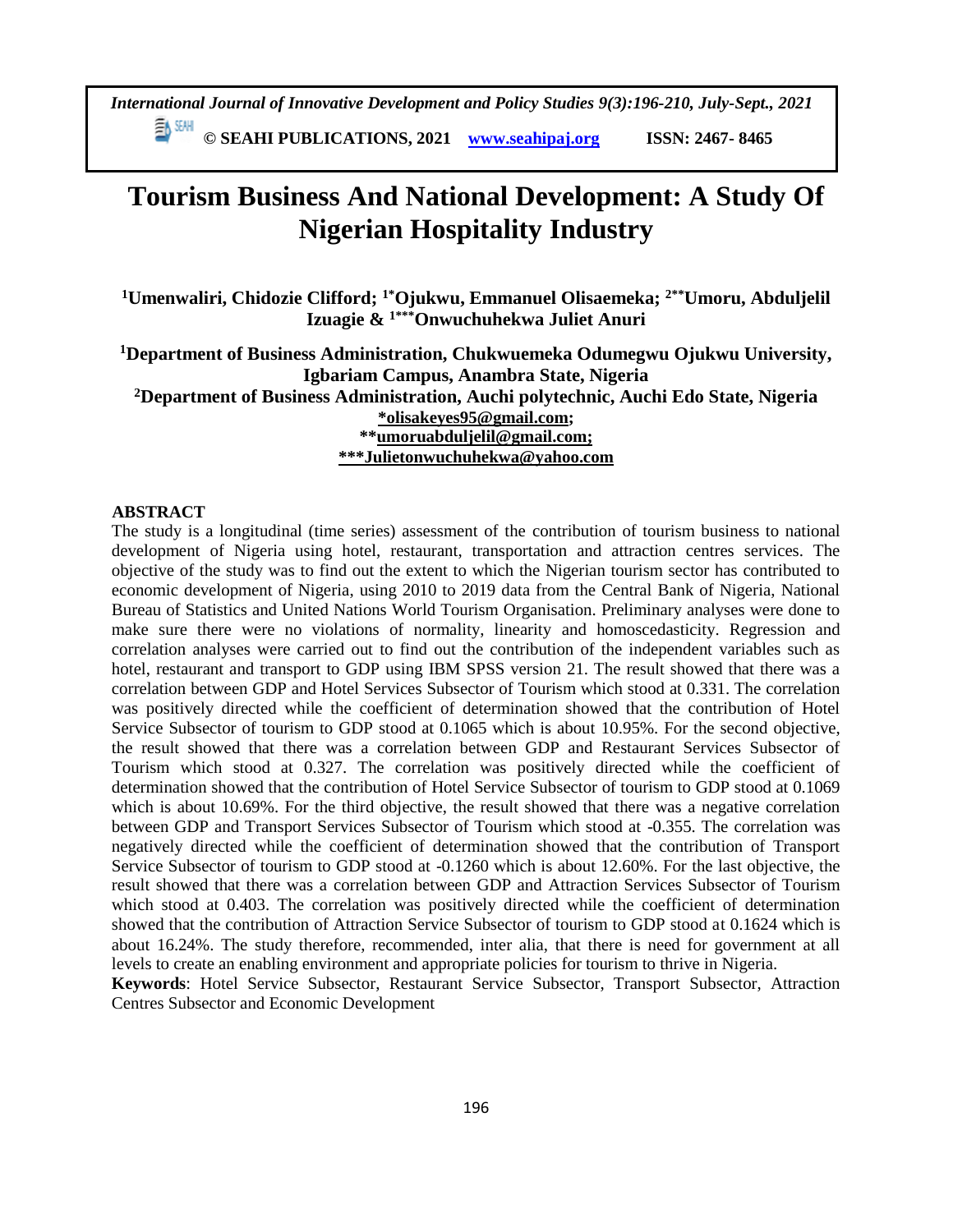#### **INTRODUCTION**

Tourism is acclaimed as a major activity globally and fastest growing sector of the global economy. It is believed that tourism is as old as man's existence on earth. This is based on the premises of the biblical account of creation of man. (Etuk, Eze & Esu, 2017) Falade (2017) posits that the idea of tourism, consciously or unconsciously, started in the Garden of Eden". God took man and put him into the Garden to dress it and keep it. The Nigerian tourism sector involves different intangible services needed by customers within Nigeria. It entails travelling to relatively undisturbed or untainted area with varying degrees of objective such as studying, enjoying the scenery and its wild flora and fauna, as well as other cultural and historical facets. Places of tourist interest are in abundance and of varied nature, which include places such as ecological and historical importance, pilgrimage centres, sanctuaries, national parks, hill resources, caves and sea-beaches, etc. (Etuk, Eze & Esu, 2017).

The US Eco-tourism society (1991) postulated that Eco-tourism is a purposeful travel to natural areas, to understand the culture and the natural history of the environment, taking care not to alter the integrity of eco-system, producing economic opportunities that make the conservation of natural resource advantageous to the local people. According to CBN (2018), tourism is key to the Nigerian economic development as Nigeria is trying to diversify and move away from oil and gas (oil and gas being the major contributors of the Nigeria economy). The real Gross Domestic Product (GDP), at 2015 constant basic prices, rose by 5.5 percent, compared with 4.2 percent in 2017. Growth in the review period was attributed, largely, to the non-oil sector, which grew by 8.4 percent. Oil sector output fell by 13.1 percent. CBN Sectoral analysis indicated that agricultural output grew by 2.9 percent; construction, 14.2 percent; the services sector (tourism inclusive), 9.4 percent; and trade, 6.6 percent, while; industrial sector fell by 0.1 percent. The decline in headline inflation was attributed to the fall in food prices, which resulted from the increased agricultural output and the tight monetary policy stance of the CBN throughout 2018.Nonoil GDP grew by 8.4 per cent in 2015, compared with 5.8 per cent in 2017. The performance was driven, largely, by industry, which grew by 21.7 per cent, followed by construction, services and trade with respective growth rates of 14.2, 9.4 and 6.6 per cent. The agricultural sector output rose by 2.9 per cent following the favourable weather conditions and increased credit to the real sector, among other factors. Analysis of the service sector revealed that accommodation and food services, utilities, real estate, human health and social services, finance and insurance; information and communications sub-sectors grew by 73.9, 18.8, 12.0, 9.6, 8.6 and 8.2 per cent, respectively. The manufacturing and solid minerals sub-sectors in the industrial sector recorded respective growth rates of 21.8 and 16.5 per cent, compared with 13.5 and 19.7 per cent in the preceding year. (CBN, 2018)

Tourism services include mainly the services sold to domestic and foreign tourists. The domestic tourism is an important segment of the overall tourist scenario. According to Etuk, Eze&Esu (2017), tourism in Nigeria has vast employment potential much of which still awaits exploitation.As at 2015, according to Etuk, Eze&Esu, (2017), about 8.5million persons are directly employed by hospitality services. This is about 2.4percent of the total workforce of the country. In addition, the industry provides indirect employment to about 30 million persons. Again, it is interesting to note that the employment generation, in proportion to investment, is very high in tourism industry. Nigerian tourism potentials can best be expressed when types of tourism attractions are looked at. Obot (2013) posits that Nigeria is highly naturally endowed nation and that natural endowment of Nigeria is as varied as her cultural, social and ecological diversities. Obot, quoting Nason (2012) opines that Nigeria has some of the most beautiful birds in the world because it is a large country, stretching from the beaches and Mangrove Swamps of the Gulf of Guinea trough the remnants of the rainforest to the Savannas and thorns scrubs of the north. It provides a home for a fascinating variety of birds.

It is therefore, against this background that this study is intended to determine the effect of Tourism Sector on Economic Development of Nigeria using evidence from Central Bank of Nigeria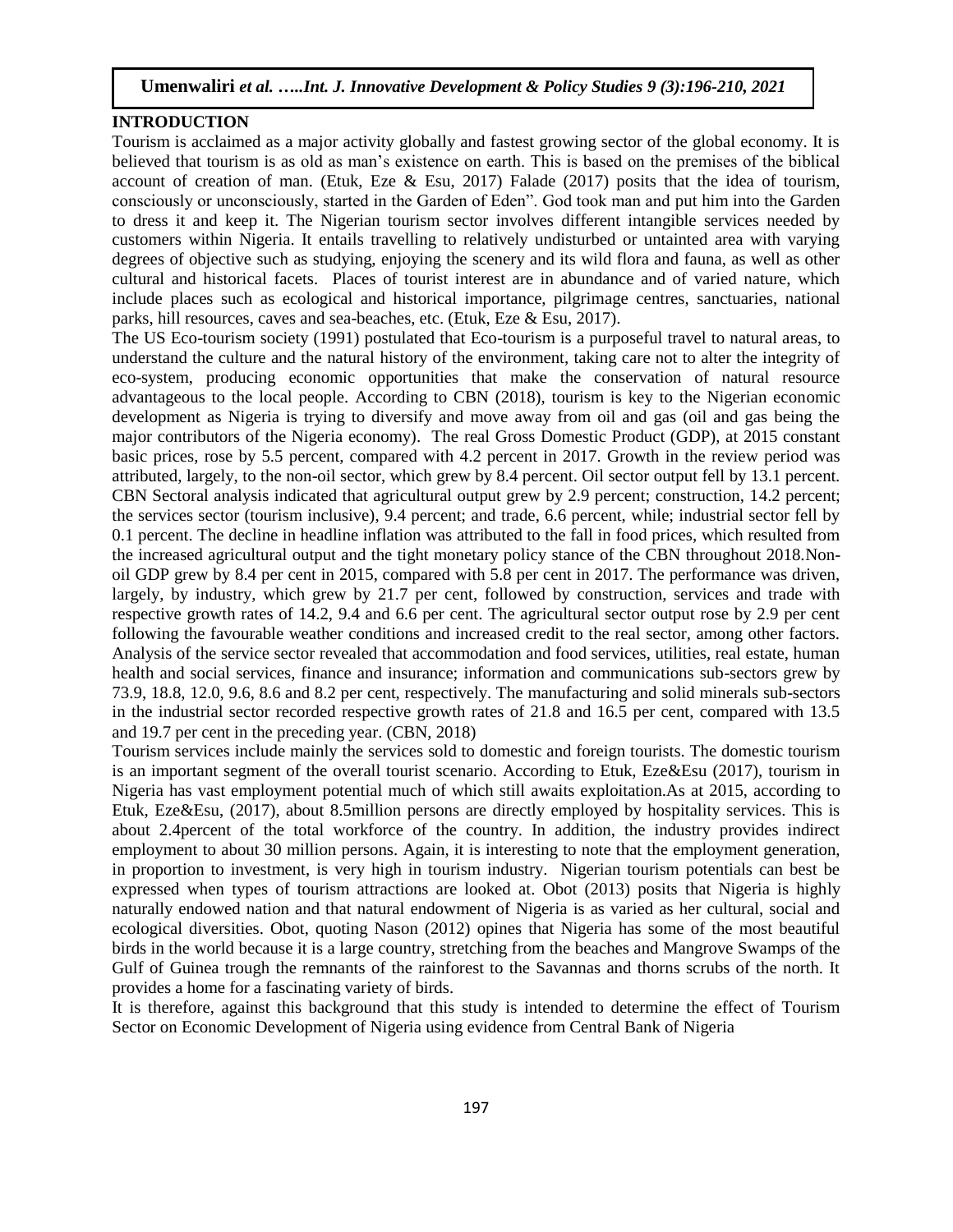## **Statement of the Problem**

Tourism has emerged as one of the largest industries in terms of income generation and employment opportunities around the globe (World Tourism Council, 2009). However, Nigeria is still finding its feet in the tourism industry even though it has a projected population of200 million peoplewhich translates to about one quarter of the population of the entire African continent. Nigeria is equally well blessed with several tourist centres such as the Yankari Games Reserve (Which is the only game reserve in the world with a natural warm spring), Obudu Cattle Ranch, Olumo Rock, Oguta Lake and others (Akunyili 2012). It is however sad to note that, given these enormous human and natural resources, Nigeria has remained a straggler in tourism development. Generally, Nigeria, like other developing economies of the world, is confronted with these problems: First is the need to reduce poverty level; second is the dwindling national revenue as a result of overdependence on only oil and gas; third is the need to find solution to the evergrowing number of crisis emanating from energy;and the fourth is security challenges which is considered as very vital if Nigeria must attract tourists. For foreign tourists, there is suspicion that the presence of insecurity in terms of armed robbery and kidnapping in the southeast; militancy in the south-south (Niger-Delta area); Boko-Haram insurgency in the Northeast and the absence of adequate quality infrastructure in Nigeria and unfavourable government policy on tourism may have formed part of the problems affecting patronage of tourism services.

It is on this premise that this study elected to find out how tourism sector has fared over a decade using its contribution (longitudinal survey) to the national development to be able to recommend ways that this sector can be harnessed for a bettercontribution to national economic development.

## **Objectives of the Study**

The principal objective of this study is to do a critical assessment of the contributions of tourism sector to the economic development of Nigeria, using evidence from central bank of Nigeria.

- **i.** find out the effect of hotel service subsector of tourism on economic development of Nigeria.
- **ii.** ascertain the influence of restaurant service subsector of tourism on economic development of Nigeria.
- **iii.** determine the influence of transport subsector of tourism on the economic development of Nigeria.
- **iv.** examine the effect of attraction centres subsector of tourism such as national parks, hill resources, caves, and sea-beaches on economic development of Nigeria.

# **Research Questions**

- 1. To what extent does hotel service subsector of tourism significantly contribute positively to economic development of Nigeria?
- 2. To what degree does restaurant service subsector of tourism have a significant positive influence on economic development of Nigeria?
- 3. To what extent does transport subsector of tourism have a significant positive influence on the economic development of Nigeria?
- 4. To what degree does attraction centres subsector of tourism such as national parks, hill resources, caves, and sea-beaches have a significant positive influence on the economic development of Nigeria?

# **Hypotheses**

- H01: Hotel service subsector of tourism does not have any significant positive contribution to economic development of Nigeria.
- H<sub>02</sub>: Restaurant service subsector of tourism has no significant positive influence on economic development of Nigeria.
- H03: Transport subsector of tourism has no significant positive influence on the economic development of Nigeria.
- H04: Attraction centres subsector of tourism such as national parks, hill resources, caves, and seabeaches have no significant positive influence on the economic development of Nigeria.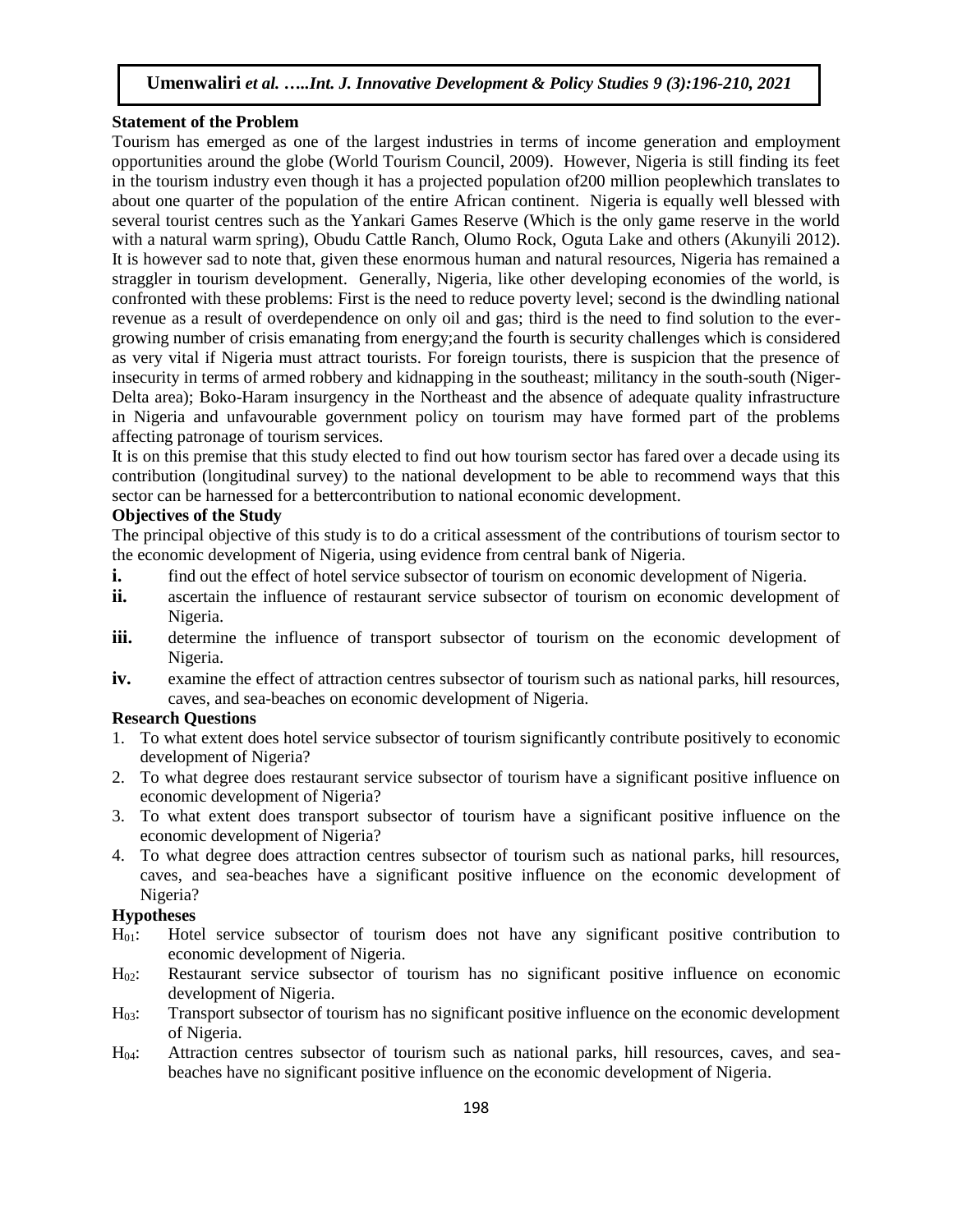## **REVIEW OF RELATED LITERATURE Conceptual Framework Tourism Industry**

United Nations World Tourism Organization (UNWTO) defines tourism as 'comprises the activities of persons travelling to and staying in places outside their usual environment for not more than one consecutive year for leisure, business and other purposes', different from the exercise of an activity remunerated from within the place visited. (UNWTO, 2019). Oluwaseyi (2017) places that travel industry is a dynamic and serious industry that requires the capacity to adjust continually to clients' changing necessities and wants, as the consumer loyalty's, wellbeing and satisfaction are especially the focal point of the travel industry organizations. In generally created and non-industrial countries of the world, the travel industry is a significant wellspring of work, Gross Domestic Product (GDP) or public pay. Pay to the travel industry advertisers and the travel industry objective focuses/networks and an impetus for financial advancement of the networks worried through friendly infrastructural conveniences like power, water supply, correspondence, transportation, engine capable streets and wellbeing improvement offices. All areas of the economy assume significant parts in making a steady and long running turn of events and Tourism is one of those areas that assume significant part being developed and creates unfamiliar incomes. The travel industry area is tranquil and mirrors the nature and excellence of the country.

#### **Overview of Nigerian Hotel Sub-sector**

The improvement of the lodging business in Nigeria, actually like that of any agricultural nation, traces all the way back to the mid nineteenth century which was the time of the British provincial organization. During this period, endeavors were made to set up visitor houses to cater for British colonialists. Endeavors were additionally made to build up some sort of resort for unwinding (Amadi, 2008). During this period, a great deal of institutional changes and infrastructural advancement were recorded to empower voyagers and money managers work with and improve their development and solace in the country. Consequently, industrialization strategy of the central government joined with the advancement in certain states likewise advanced the requirement for friendliness administrations (Inyanga, 1998). Enhancement for the streets, advancement of rail routes, seaports, and worldwide air terminals opened up the country for global voyagers and travelers to investigate the bountiful rich social and common attractions in the country. Likewise, the acknowledgment of the way that the lodging business will assume an essential part in the industrialization and work polices of the government, set the tone for serious the travel industry and inn advancement in the country. These improvement gets rolling extremist changes in the public strategies towards lodging and the travel industry advancement in Nigeria, Inyanga (2008).

In Nigeria, there exist more than 3,500 lodgings, inns, Inns and about 3% of these are of worldwide norm and are amassed in Urban Centers (Amadi, 2008). One striking highlights of the inn business in Nigeria is that until late seventies, there was nonappearance of any notable names in the worldwide lodging industry. From the last part of the Seventies, in any case, names like Hilton, Sheraton, Le Meridian and so on started to show up (Nwosu, 2008).

#### **Economic Impact of Tourism**

As per Yusuff (2016), Travel and Tourism is a significant monetary movement in many nations all throughout the planet. The travel industry's financial effect alludes to the progressions in monetary commitment that outcome from explicit occasions or exercises that involve 'stun' to the travel industry interest. These progressions create three sorts of effects or consequences for the countries' economy: the immediate effect, backhanded impact and initiated impact. The immediate impacts of the travel industry concern consumption inside the essential the travel industry areas: dwelling, eateries, transportation, beguilements and retail exchange. Aberrant impacts concern quick utilization for creation of products and enterprises in the travel industry area. These are products and ventures that travel industry organizations buy from their providers framing the travel industry store network, while initiated impacts concern use by workers from compensation paid by organizations in direct contact with sightseers. Initiated impacts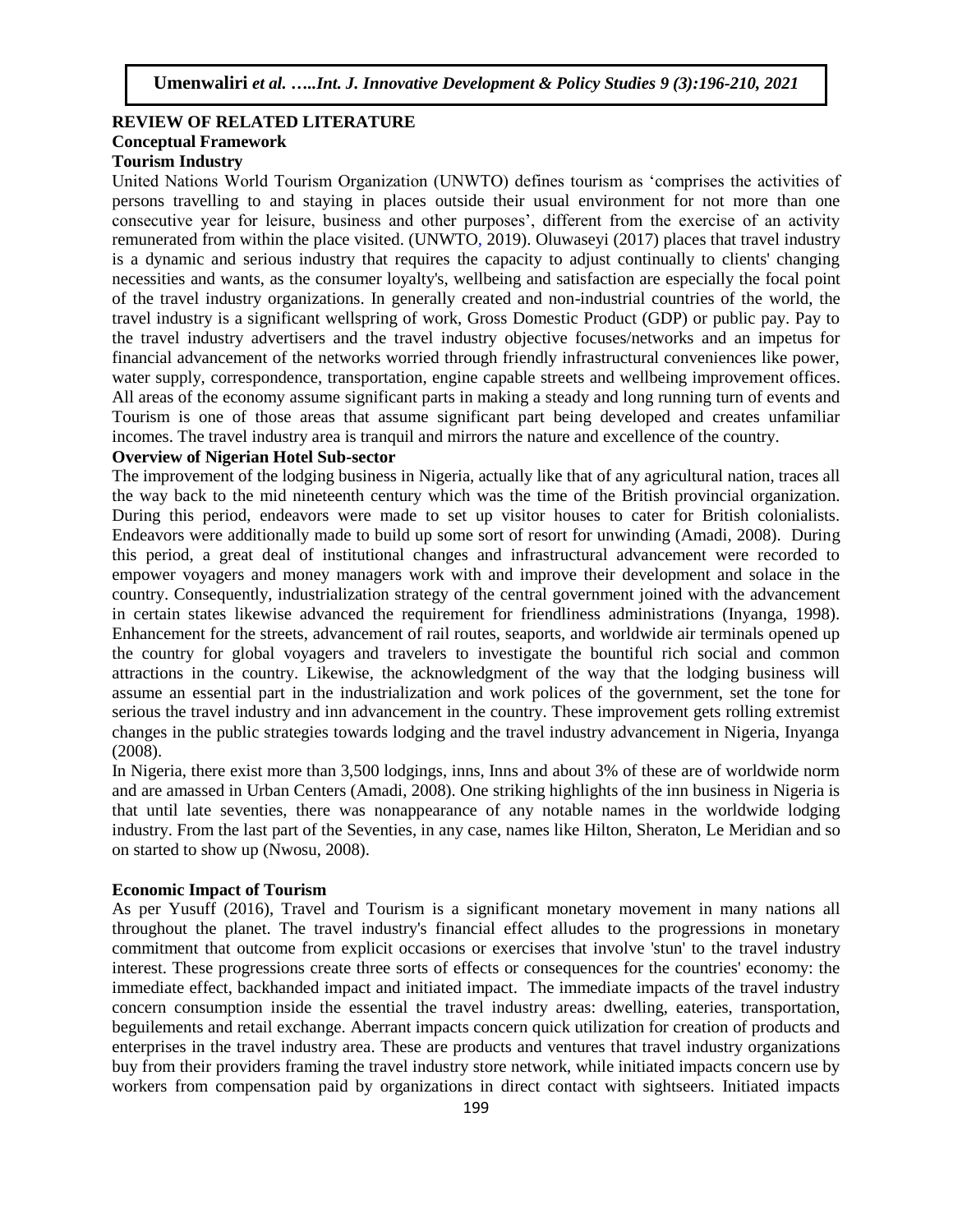additionally incorporate the utilization of organizations that have profited straightforwardly or by implication from beginning use in the travel industry area.

The estimation of financial meaning of the travel industry had gone through a worldview change with the presentation of Tourism Satellite Accounting Methodology (TSA: RMF 2008) by United Nations Statistics Division. TSA separate from the National Accounts, the commitment that travel industry makes to one another area of the economy permitting estimation of the genuine commitment of the travel industry to GDP, business and guest trades. TSA give a globally perceived and normalized technique for surveying the scale and effect of the travel industry related creation and its connections across various areas. TSA can give a complete information base which distinguishes the travel industry's job in an economy and gives a thorough and solid reason for attracting examinations among the travel industry and different areas terms of their commitment to the economy, just as global correlations. They additionally give a priceless instrument to estimating and observing the advancement of the travel industry and surveying its financial commitment. Moreover, they give an establishment to more complex examinations of effect of the travel industry and the appraisal of various strategy systems utilizing methods, for example, processable general balance demonstrating.

While the UN Statistics Division-affirmed Tourism Satellite Accounting Methodology measures just the immediate commitment of Travel and Tourism on development and GDP, business and unfamiliar exchange, World Travel& Tourism Council perceives the Travel and Tourism's absolute commitment since it is a lot more noteworthy and catches the circuitous and actuated impacts of the travel industry on GDP, work and unfamiliar exchange.

The immediate commitment of Travel and Tourism mirrors the GDP and occupations produced by enterprises that manage sightseers, including lodgings, travel planners, aircrafts and other traveler transport administrations (barring suburbanite administrations) just as the exercises of eateries and relaxation ventures that manage vacationers. It additionally incorporate government spending on movement and the travel industry benefits that are straightforwardly connected to guests like social (e.g exhibition hall) or sporting (e.g public parks). Travel and the travel industry direct commitment to Nigeria's GDP was N757.3billion (1.6%) of GDP in 2013 and is gauge to ascend by 2.5% in2014, and to ascend by 5.8 dad from 2014 to .N1, 366.0 billion (1.6% of absolute GDP) in 2024 and the business straightforwardly upheld 866, 000 positions (1.3% of all out work), which is relied upon to fall 0.8% in 2014 and rise by3.3% per annum to1,194,000 occupations (1.4% of complete business) in 2024 (WTTC, Nigeria, 2014).

The absolute commitment of movement and the travel industry incorporates 'its more extensive effect' that is, the aberrant and incited impacts on the economy. The aberrant commitment incorporates the GDP and occupations upheld movement that incorporates venture action like acquisition of new airplane and development of new lodgings; Government 'aggregate' spending which helps Travel and Tourism action from numerous points of view for example the travel industry showcasing and advancement, aeronautics, security administrations, and resort region disinfection administrations and so on; homegrown acquisition of products and enterprises by the areas managing vacationer for example acquisition of food and cleaning administrations by inns, of fuel and catering administrations via aircrafts, and IT administrations by travel planners. The instigated commitment estimates GDP and occupations upheld by the expenditure of the individuals who are straightforwardly or by implication utilized by the Travel and Tourism industry.

# **Contribution of Tourism to National Economy**

Governments at administrative and state levels having understood the immense possibilities of the travel industry to stir economy and make new openings and furthermore withdrawing from United Arab Emirates, South Africa and few other African nations with an examples of overcoming adversity in the travel industry, pronounced in 2002 to make the travel industry one of its six key zones for financial advancement in 2003-2007.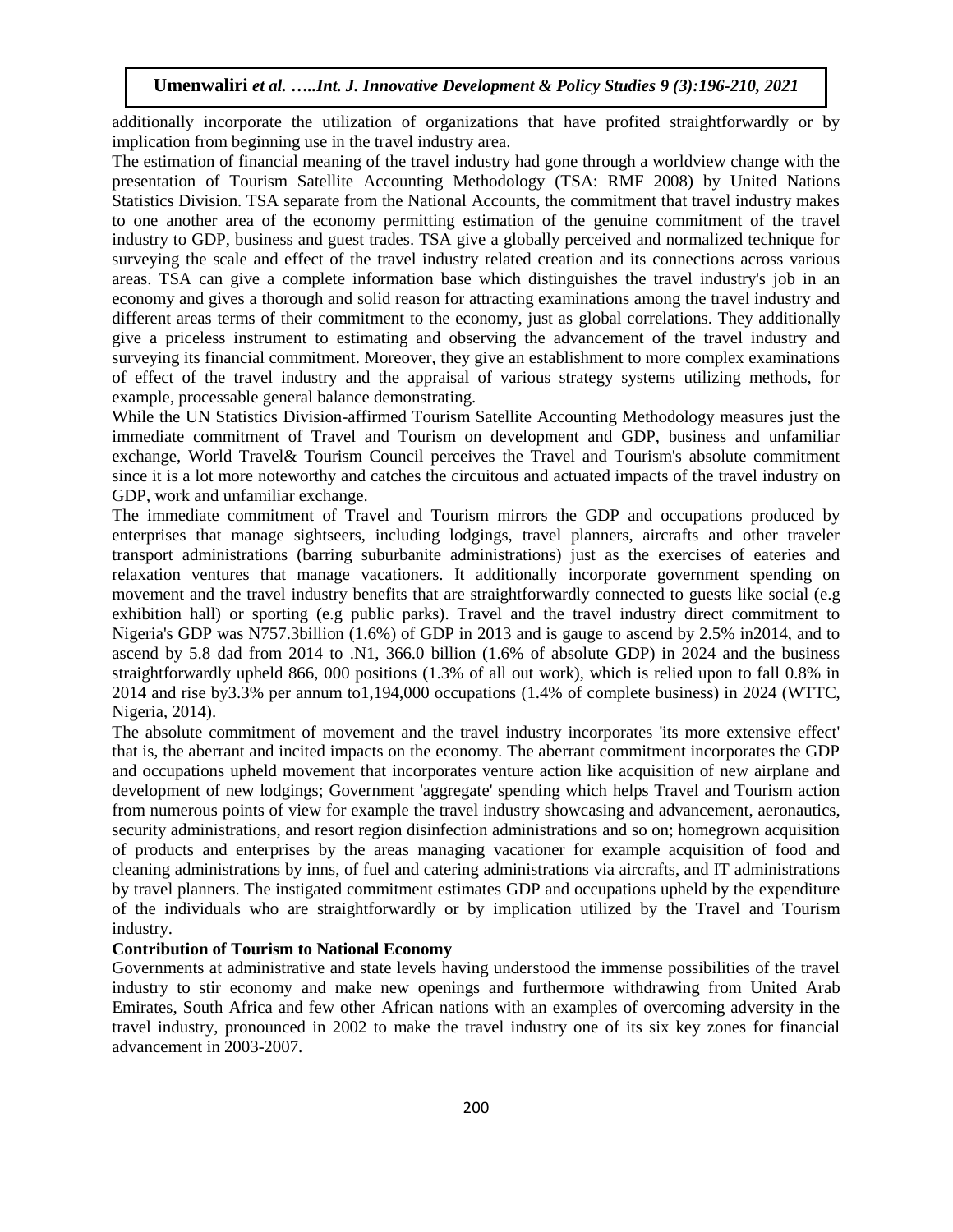Notwithstanding, this is on the way to reality on the grounds that the commitment of the area to the economy is as yet long ways from those accomplished by South Africa, Morocco Egypt, Ghana and Zimbabwe.

As indicated by Bismarck Rewane referred to in Ajibola (2013) Nigeria actually remains one of the nations yet to start sustaining its chronicled and anthropological resources for position them to get appealing. It consequently implies that the nation has a decent potential for success of accomplishing a higher financial commitment if the public authority shows more prominent obligation to the advancement of the travel industry area.

#### **Challenges of Tourism in Nigeria**

The travel industry area has a colossal potential to change and differentiate Nigeria's economy and make it less subject to oil and gas. Nonetheless, a large group of imperatives and difficulties go about as hindrances towards accomplishment of this potential. A portion of the variables that establish the hindrances to the improvement of the travel industry are as per the following:

**Government Funding of Tourism Sector:** Low budgetary designation is the initial significant hindrance to change the area into income driver for the economy. A careless look of Federal Government 2012 spending plan unmistakably showed that travel industry was not on the need rundown of the public authority. The financial plan was fixed at N2.2 billion which was to be divided between 13 parastatals. The National Tourism Development Corporation (NTDC) that was accused of the obligation of advertising Nigerian the travel industry, as indicated by Edem (2013) got a part of the way amount of N1,344,787,346. Out of this, N1,134,077,646 goes into pay rates and overheads while 210,709,700 was reserved for capital use. For a nation focusing on the travel industry as an excellent wellspring of income for development, this sum was excessively far underneath what can catalyze development.

**Infrastructural Challenge:** The infrastructural slough which Nigeria have gotten acclimated to has numerous guests an irritated effect of the country. Epileptic force supply, awful street organization, an untrustworthy public transportation framework and haggard condition of a significant number of Nigeria's memorable destinations have dissuaded both homegrown and global vacationers. Despite the fact that air transport limit (both outside and inward) is genuinely good to address the issues of the travel industry development in the short term, the wellbeing part of the inner air transport has as of late become a matter of concern and this has additionally limited the odds of accomplishing development through the travel industry.

**Unpleasant Business Environment:** Un-helpful venture environment coming about because of the restrictive expense of working business just as strangulating charges in various structures from the threelevels of government not just deters the new financial backers from putting resources into the travel industry yet in addition equipped for driving the current players bankrupt in light of the fact that the pass on cost debilitate both homegrown and global vacationer. The normal expense of lodging convenience in Nigeria is far from a normal occasion producer. The costs range between US\$550 to US\$81,226 each night (Niyi, 2010) refered to in Bello (2014). This is a terrible pattern from charming traveler and the travel industry financial backers.

Labor Problem: The travel industry areas need prepared labor and all around arranged labor advancement procedure. The HR abilities fall a long ways behind regarding quality, standard and abilities conveyance notwithstanding the foundation of National Institute of Hospitality and Tourism (NIHOTOUR). The NIHOTOUR has gone under substantial analysis, for its incapability as a supplier of the travel industry instructive assistance. The courses offered by the organization center principally around lodging and providing food the executives (NIHOTOUR, 2010) with almost no accentuates on different areas of the travel industry, for example, ecotourism and general the travel industry advancement. Also, on a visit assessment Ashikodi (2010) saw that the foundation grounds in Lagos is unfit, need solid on location practice offices, severely kept up and poor and low degree of the executives and staff. Various different establishments that offer courses in the travel industry and inn the board convey hypothetical parts of the travel industry with accentuation on neighborliness area as it were. This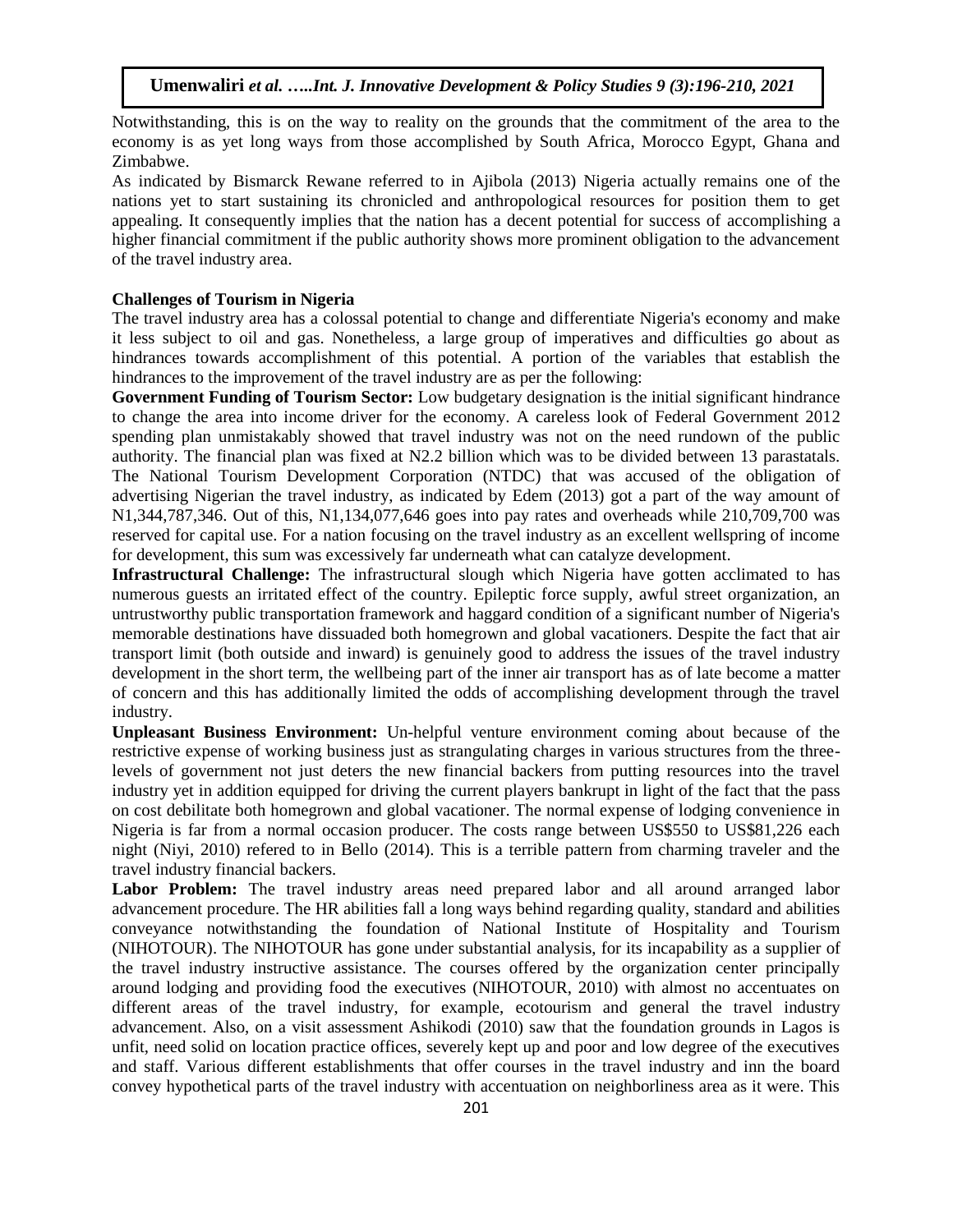influences the improvement of profoundly gifted human resources assets fit for giving vital advancement intends to travel and the travel industry calling in Nigeria.

Inadequate Promotion Strategies: The advertising of Nigeria as a traveler objective needs essential showcasing approach. The showcasing guarantees are not up to worldwide norms however are educational they are not buyer agreeable. What's more, both private and government financial backers actually need abilities in bundling the travel industry items for nearby and worldwide buyers. The National Tourism Development Corporation (NTDC) that was accused of the duty of advancing and promoting the travel industry inside and outside the nation could just accomplish little due to fractional execution of projects, underfunding and significant degree of defilement (Adeleke, 2010).

Mistaken Records: Tourism in the nation is disabled by absence of precise insights on vacationer traffic. This helpless record of the travel industry exercises makes it hard to put a figure to the commitments from the area. In any case, it was assessed that the country's worldwide vacationer receipts was put at about US\$622 million (1.9%) (WTTC, 2014). Taking into account this lackluster showing when contrasted and tremendous vacationer potential in the country, there is an earnest requirement for key reconsidering and revolutionary update of the travel industry business measure in the nation to achieve emotional improvement in her presentation.

Instability: Safety and security are key components in deciding the seriousness of a nation's movement and the travel industry Bello and Adebayo (2012) refered to in Bello et.al (2014). WTTC (2012) likewise emphasized that vacationers and the travel industry financial backers are probably going to be prevented from making a trip to or putting resources into a nation saw to be shaky. Uncertainty is another significant obstruction to the travel industry advancement in the country. The view of the country as dangerous due to horror rates, that is, lodgings giving sanctuary to group of hoodlums, traveler destinations disparaged by drug clients, muggers, hijackers and whores, continuous political, strict and ethnic aggravations have served to prevent the travel industry commitment to development.

Neediness: Wide spread destitution represent low degree of homegrown the travel industry as numerous Nigerians are too poor to even think about taking some time off and those with assets have not yet built up a "culture" of the travel industry. Nonattendance of Political Will: This factor is the skeleton for the structure of different components. Past and present organizations and overseers of the travel industry area have shown powerless impulse to drive change in the travel industry area. In 2006, the "Nigerian Tourism Master Plan" was created to give institutional and limit reinforcing backing to the travel industry area. Nine years after the ground breaking strategy was drawn, the critique on Nigeria the travel industry isn't pretty much as effective as other striking African vacationer nations due to helpless execution of the arrangement. Truth be told Nigeria was not recorded among the main ten African traveler objections by WTTC in 2013.

#### **Theoretical Framework**

This work was secured on Middleton Total Tourism Product (TTP) Theory. Middleton (1988) hypothesized a five-area model of the travel industry that he called Total Tourism Product (TTP) Model. The travel industry as per Middleton, involves the items or yield of a few distinctive industry areas. The five segments or areas are: Accommodation area; attraction area; transport area; travel association area and destination association area

The Total Tourism Product (TTP) Model is from the point of view of the vacationer and Middleton partitioned the TTP model into five commendations, which include: Destination fascination, Destination offices and administrations, Accessibility of the objective; Image of the objective and Price to the buyer

From Middleton propositions, it is derived that the vacationer item isn't a carrier seat, or lodging bed, unwinding on outline sea shore, but instead a mixture of a huge number or a bundle. Aircraft seats, inn beds, and so on, are simply components of an absolute the travel industry item. This makes the complete vacationer item a composite item. This makes the complete item a composite item.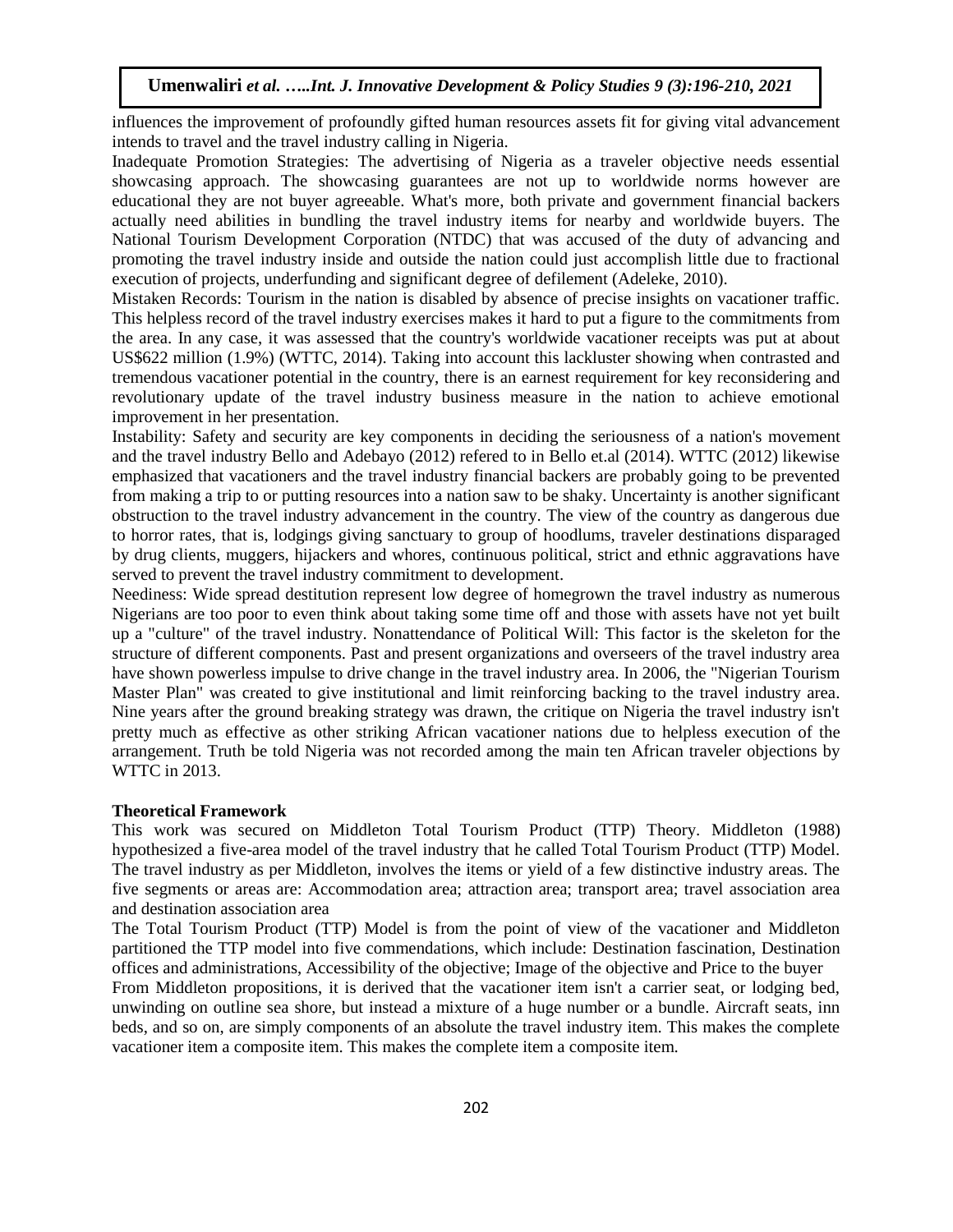#### **Empirical Review**

Yusuff, Mulkat, and Ajibola (2016) named execution assessment of tourism sector as a vital tool of economic growth in Nigeria the examination hypothesize that Tourism inside the most recent many years has been recognized to be a solid financial action and a significant supporter of monetary development of countries by producing through its exercises billions of dollars in sends out and making a huge number of occupations. The investigation hypothetically evaluated financial commitment of the travel industry area to Nigerian economy close by the requirements militating against the improvement of the area. The pattern investigation of the travel industry area's all out commitment to Gross Domestic Product, and other related financial pointers, for example, work age and guest trades vacillated in the years explored. The investigation distinguished, helpless financing, poor infrastructural offices, frailty and disagreeable business climate as among a few obstacles to the turn of events and development of the area. The investigation in this manner, prescribed that more subsidizing to the area, notwithstanding improvement in framework and expulsion of different expense system for hoteliers, would be correct techniques to upgrade the repositioning of the area as an essential instrument for development of the country's economy.

Yusuff, and Akinde (2018) investigated sort to discover the nexus between the travel industry advancement and financial development nexus in Nigeria. The investigation set that Nigeria has more than 7000 places of interest and that with the coordinated endeavors of government; the travel industry is turning into a fundamental piece of the nation's economy. The analysts thought that The World Travel and Tourism Council (WTTC) in 2014 likewise imagined a development of 6% per annum for time of ten years for the Nigerian the travel industry. Considering this, the examination zeroed in on experimental examination of the commitment of the quickly creating the travel industry area to financial development in Nigeria. The famous time arrangement information for the time frame crossing from 1995 to 2013 was examined with econometric view factual bundle. The discoveries uncovered a onesided causality and positive since a long time ago run between the travel industry advancement and monetary development. The travel industry drove development was likewise hence affirmed for Nigeria. The investigation suggested sufficient security, expanded interest in framework and more places of interest to support the travel industry exercises in Nigeria.

Ukabuilu and Igbojekwe (2017) completed an examination on inspecting the significance of applying the travel industry financial advancement speculations to the improvement of the travel industry projects. Aftereffect of the work uncovered that financial hypothesis is partitioned into four primary speculations; modernization hypothesis, reliance hypothesis, hypothesis of world framework and globalization hypothesis. The examination was completed by managing poll to 120 travelers. The duplicates of the organized survey were managed at three chose the travel industry destinations in Cross River State, Nigeria. The examination uncovers the successive strategies associated with the travel industry project advancement, the sorts of conveniences expected, how to control spillages, improve the associations' data innovation, and increment market deals volume. It is consequently inferred that to stay away from project disappointment any individual/office creating the travel industry site ought to be guided by the sub-speculations.

Petrevska (2018) work was two-collapsed; hypothetically, to analyze the determinants of the travel industry commitment to Macedonia, and also to exactly test the most significant predecessors which have effect on the improvement of the travel industry in Macedonia. Once more, the examination plans to uncover the relationship and decide the degree of meaning of a portion of the factors addressing the travel industry commitment. The investigation utilizes relapse examination utilizing assessments by the OLS strategy. The investigation utilized informational collection covering 1993-2012. Discoveries uncover that a few determinants have effect on the economy of Macedonian by showing versatility. Results uncover that unfamiliar traveler appearances are a solid impacting component in the travel industry advancement and obviously supporter of public economy.

Chang and Chang (2016) directed an examination utilizing Fuzzy Theory to investigate Tourism Preference. The objective of this examination is to build up a model for examination of the vacationers'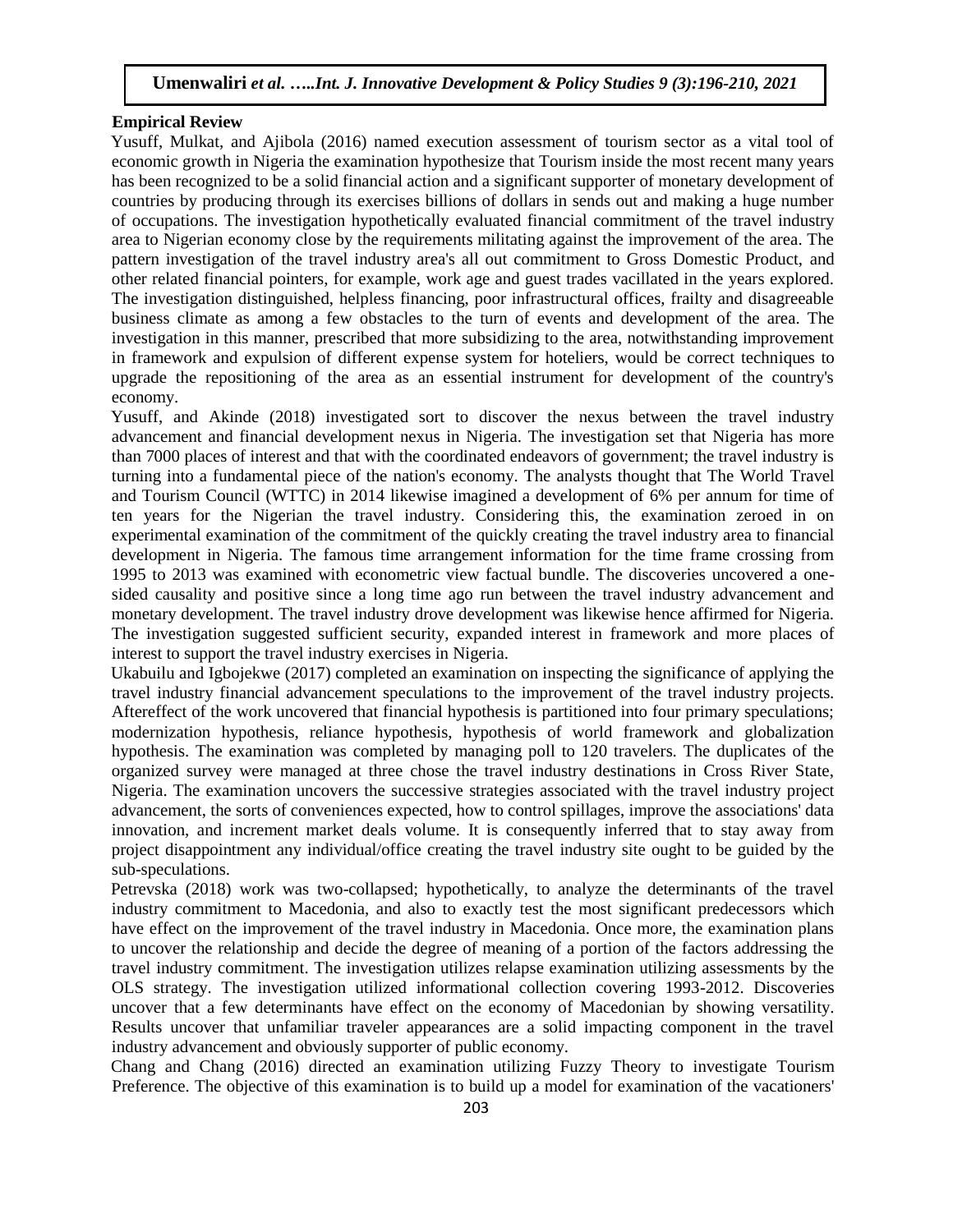inclination. Ten attractions of traveler objections were gathered and utilized as the credits. Through the strategy for fluffy pre-measure, eight guidelines were gotten. Concerning the condition credits, two of the first ten ascribes were discovered powerful, to be specific degree of costs, living expenses and traveler security of the travel industry objections. Based on the aftereffects of this examination, it shows that top administration of the travel industry objections should place assets in these fields first, to permit restricted assets to perform to its most extreme viability.

In an investigation named promoting of the travel industry administrations in Nigeria: an examination with extraordinary reference to Cross River state, Etuk, Eze and Esu, (2017) place that market driven the travel industry strategy in Nigeria and would make a structure for lively cordiality and the travel industry area. The examination utilized CBN produced ten-year information and completed a longitudinal investigation to decide the connection among the travel industry and public turn of events. With a relapse coefficient of 0.99, the investigation set up a positive connection among the travel industry and improvement. In spite of this relationship, the commitment of the travel industry to the improvement of Nigeria is still most minimal contrasted with what is reachable in the created and some non-industrial nations. The examination pushed for more grounded government-will and practical arrangement to invigorate the clearly lethargic area. Specifically, the investigation called for infrastructural advancement, security, and for the travel industry firms to embrace a market-situated methodology as an essential decision development. The investigation was additionally idealistic that with full acknowledgment of an energetic the travel industry and accommodation area, the nation won't simply build up an equal pay producing area to oil, however, also, will assist with suppressing the raising hostility culture coming about because of asset use battle, and similarly advance manageability of Nigeria's turn of events.

Brooker and Burgess (2018) exported the marketing objective in Niagara adequately through the travel industry way of life. The motivation behind the examination was to address reasons why objections deteriorate and lose guest numbers and to offer a progression of techniques which partners can utilize to help with restoration endeavors. The work dependent on writing audit of Butler's Tourism Area lifecycle (1980). Discoveries uncovered that objective has the chance to revival its contribution, key segments of restoration incorporate joint effort, planning, building up an objective brand, steady and progressive development.

Eneji, Odey, and Bullus (2016) studied the impact of tourism on sustainable development in Nigeria" tried to discover the effect of the travel industry on practical improvement in Nigeria. The investigation used basic rate in its examination and It was tracked down that the effect of the travel industry on maintainable advancement is felt by means of the pay multiplier impact, the business, foundation and natural turn of events and invitingness with the environment. It was additionally tracked down that the interest by sightseers to Obudu Cattle Ranch and the Cross River National Park infers going through some cash with the nearby local area; air terminal specialists, ranchers, anglers, hoteliers, cooks, cab drivers, beauticians, and so on, who thus spend on their medical services, lodging, kid instruction, food security and then some.

Adeniyi, Olugbamila, and Olajide, (2018) conveyed an examination on: The Assessment of Tourism Potentials and Their Contributions to The Socio-Economic Development of Idanre People, Ondo State, Nigeria. The examination found that there is critical positive relationship between Tourism Potentials and The Socio-Economic Development of Idanre People, Ondo State, Nigeria. This impliedly implies that travel industry upgrades the financial advancement of Idanre People of Ondo state.

Utilizing relapse examination, Asif, Sughra, Ardito, Jiaying, and Zaheer, (2020) completed a review on: Tourism and Development in Developing Economies: A Policy Implication Perspective. The discoveries of the examination recommend that a 1% expansion in the travel industry essentially improves GDP (GPD) by 0.051%, unfamiliar direct speculation by 2.647%, energy advancement by 0.134%, and horticulture improvement by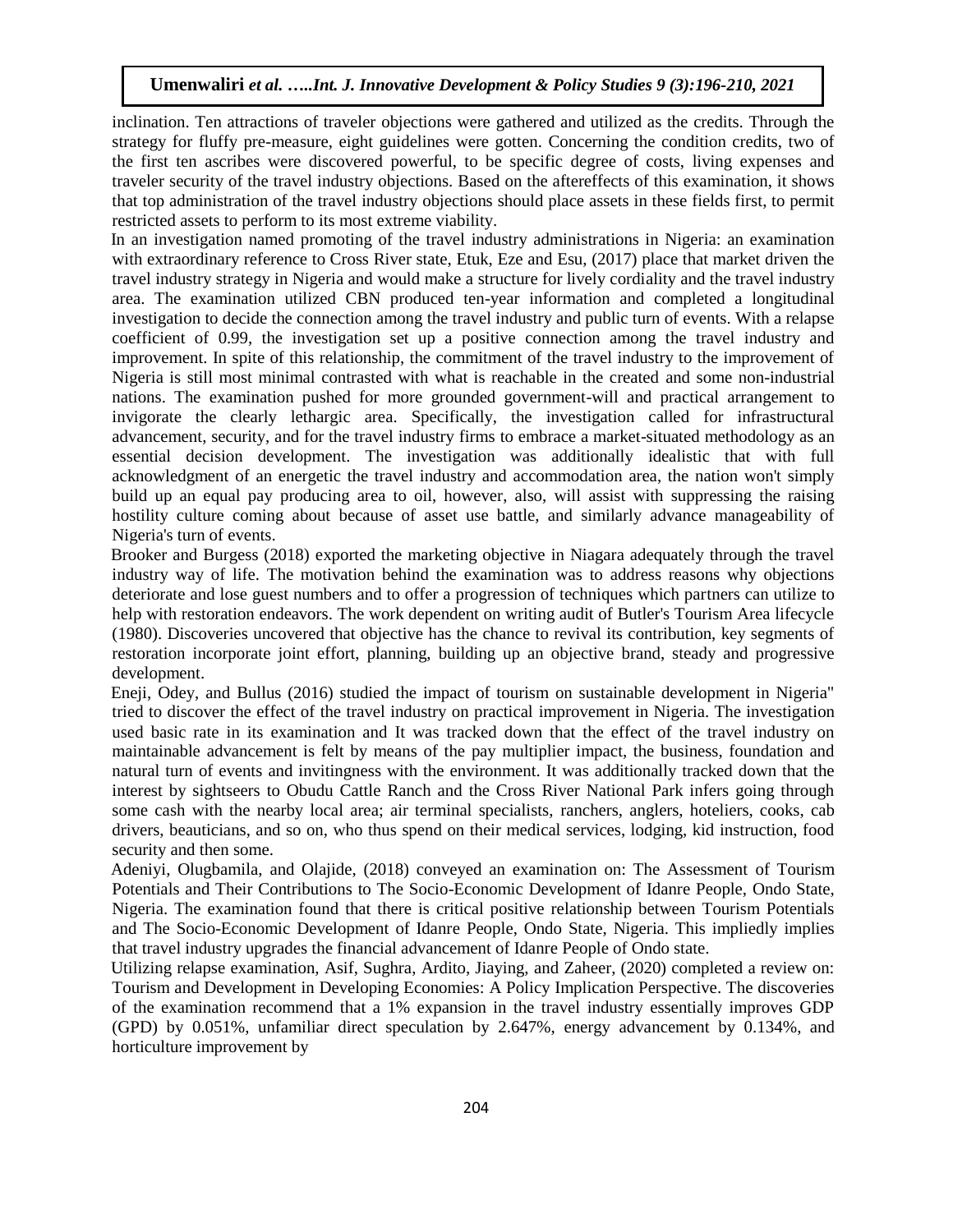### **METHODOLOGY**

This study adopted the longitudinal (time-series) descriptive research. The area of study is Nigeria. Nigeria is a land of social, cultural and national diversities and presently divided into six geopolitical zones, thirty-six states and seven hundred and thirty council areas and the Federal Capital Territory which is Abuja.The study used secondary source of data. The data was sourced from the Central Bank of Nigeria (CBN) Annual Report and statement of account for the years ending December 2012, 2014, 2017 &2019, National Bureau of Statistics (NBS) and United Nations World Tourism Organization (UNWTO) reports. Economic development as operationalized in this study and the contribution of tourism sector were collected in retrospect for period from 2010 to 2019. Correlation Analysis and Multiple regression statistical techniques were used to help explain the contribution of the independent variable (tourism) to the dependent variable (economic development) and their relationships. SPSS software (Version: 21) was used to aid the data analysis.

# **Data Presentation**

| S/n | Year | <b>Total GDP</b> in | <b>Hotel and</b>  | <b>Transport</b> | <b>Attraction</b> |
|-----|------|---------------------|-------------------|------------------|-------------------|
|     |      | billion (usd)       | <b>Restaurant</b> |                  | <b>Centers</b>    |
| 1.  | 2010 | 169.5               | 11.9              | 6.8              | 8.2               |
| 2.  | 2011 | 369.1               | 12.0              | 6.7              | 9.0               |
| 3.  | 2012 | 411.7               | 9.2               | 6.0              | 10.2              |
| 4.  | 2013 | 461.0               | 15.0              | $-3.4$           | 16.0              |
| 5.  | 2014 | 515.0               | 73.9              | 3.8              | 63.2              |
| 6.  | 2015 | 568.5               | 18.3              | 4.4              | 16.9              |
| 7.  | 2016 | 481.1               | 2.3               | 4.5              | 7.3               |
| 8.  | 2017 | 405.1               | $-5.3$            | 0.4              | 5.8               |
| 9.  | 2018 | 375.8               | $-1.61$           | 3.86             | 1.61              |
| 10. | 2019 | 448.1               | 7.9               | 1.71             | 5.8               |

## **Table 1: Descriptive Analysis of the Contributions**

Source: CBN Annual report and statement of account for year ending December 2012&2017& 2019; and National Bureau of Statistics report: Nigerian Gross Domestic Product Report (Q4 & FULL YEAR 2020) and United Nations World Tourism Organization (UNWTO) reports.

#### **Testing of Hypotheses**

- H01: Hotel service subsector of tourism does not have any significant positive contribution to economic development of Nigeria.
- H<sub>02</sub>: Restaurant service subsector of tourism has no significant positive influence on economic development of Nigeria.
- H03: Transport subsector of tourism has no significant positive influence on the economic development of Nigeria.
- H04: Attraction centres subsector of tourism such as national parks, hill resources, caves, and seabeaches have no significant positive influence on the economic development of Nigeria.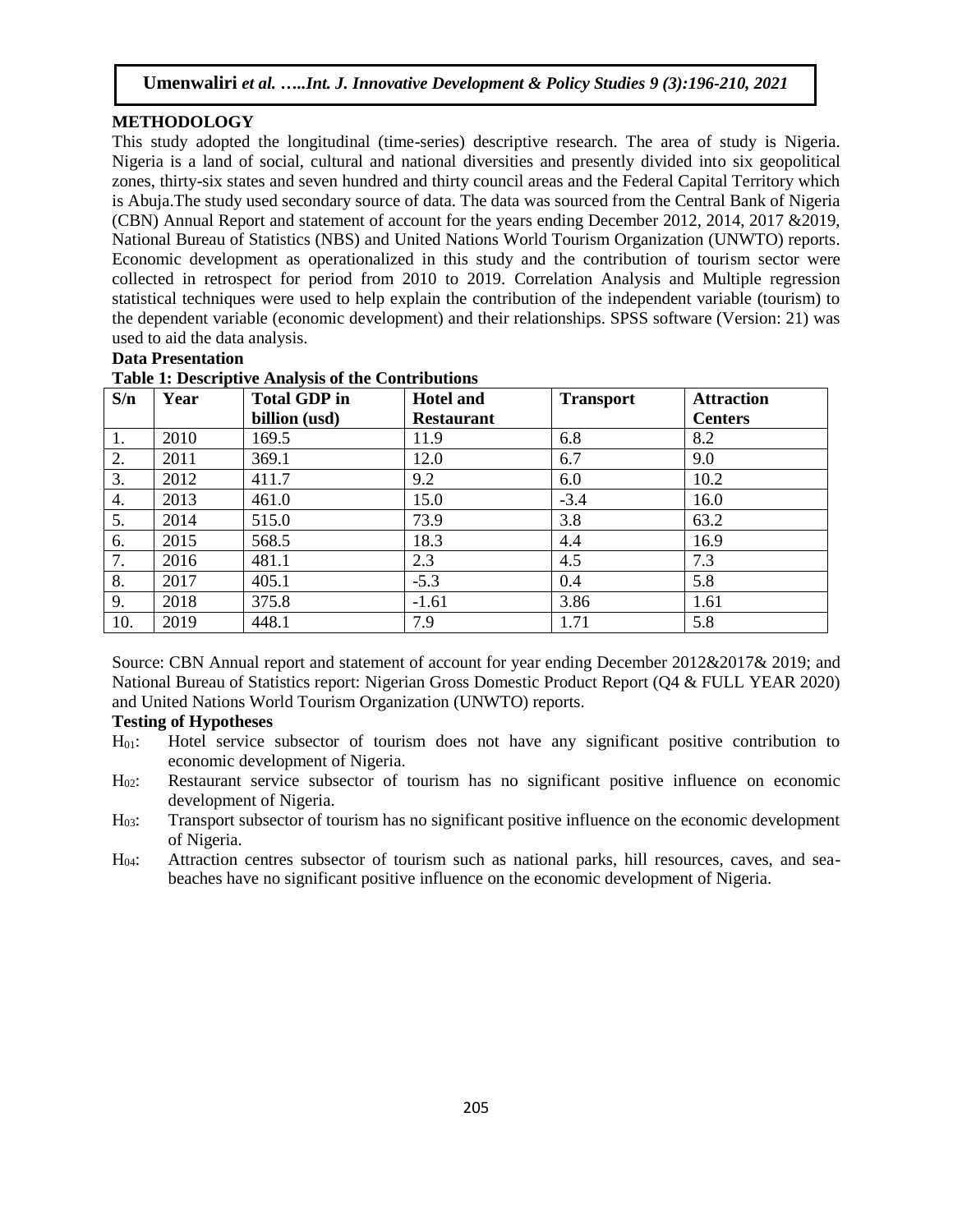| UULLUAUUN NUSUN                                              |                            |          |           |            |           |              |  |
|--------------------------------------------------------------|----------------------------|----------|-----------|------------|-----------|--------------|--|
|                                                              |                            | Gross    | Hotel     | Restaurant | Transport | Attraction   |  |
|                                                              |                            | Domestic | Service   | Service    | Service   | Service      |  |
|                                                              |                            | Product  | Subsector | Subsector  | Subsector | Subsector    |  |
| Gross                                                        | <b>Pearson Correlation</b> |          | .331      | .327       | $-.355$   | .403         |  |
| Domestic                                                     | Sig. (1-tailed)            |          | .175      | .178       | .157      | .124         |  |
| Product                                                      | N                          | 10       | 10        | 10         | 10        | 10           |  |
| Hotel                                                        | <b>Pearson Correlation</b> | .331     | 1         | .989**     | .068      | .982**       |  |
| Service                                                      | Sig. (1-tailed)            | .175     |           | .000       | .426      | .000         |  |
| Subsector                                                    | N                          | 10       | 10        | 10         | 10        | 10           |  |
| Restaurant                                                   | <b>Pearson Correlation</b> | .327     | $.989**$  |            | .034      | .988**       |  |
| Service                                                      | Sig. (1-tailed)            | .178     | .000      |            | .462      | .000         |  |
| Subsector                                                    | N                          | 10       | 10        | 10         | 10        | 10           |  |
| Transport                                                    | <b>Pearson Correlation</b> | $-.355$  | .068      | .034       | 1         | $-.024$      |  |
| Service                                                      | Sig. (1-tailed)            | .157     | .426      | .462       |           | .474         |  |
| Subsector                                                    | N                          | 10       | 10        | 10         | 10        | 10           |  |
| Attraction                                                   | <b>Pearson Correlation</b> | .403     | $.982**$  | $.988***$  | $-.024$   | $\mathbf{1}$ |  |
| Service                                                      | Sig. (1-tailed)            | .124     | .000      | .000       | .474      |              |  |
| Subsector                                                    | N                          | 10       | 10        | 10         | 10        | 10           |  |
| **. Correlation is significant at the 0.01 level (1-tailed). |                            |          |           |            |           |              |  |

#### **Correlation Result**

## **Regression Results**

## **Table 3: Model Summary**

| Model |               | R Square | <b>Adjusted R</b> | Std. Error of the |
|-------|---------------|----------|-------------------|-------------------|
|       |               |          | Square            | Estimate          |
|       | $642^{\circ}$ |          | $-0.059$          | 11.089            |

a. Predictors: (Constant), Attraction Service Subsector, Transport Service Subsector, Hotel Service Subsector, Restaurant Service Subsector

# **Table 4: Anova<sup>a</sup>**

| Model                                                                                       |            | Sum of Squares | df | Mean Square |      | $S_1g$ .          |  |
|---------------------------------------------------------------------------------------------|------------|----------------|----|-------------|------|-------------------|--|
|                                                                                             | Regression | 43160.860      |    | 10790.215   | .874 | .539 <sup>b</sup> |  |
|                                                                                             | Residual   | 61703.409      |    | 12340.682   |      |                   |  |
|                                                                                             | Total      | 104864.269     |    |             |      |                   |  |
| a. Dependent Variable: Gross Domestic Product                                               |            |                |    |             |      |                   |  |
| b. Predictors: (Constant), Attraction Service Subsector, Transport Service Subsector, Hotel |            |                |    |             |      |                   |  |

Service Subsector, Restaurant Service Subsector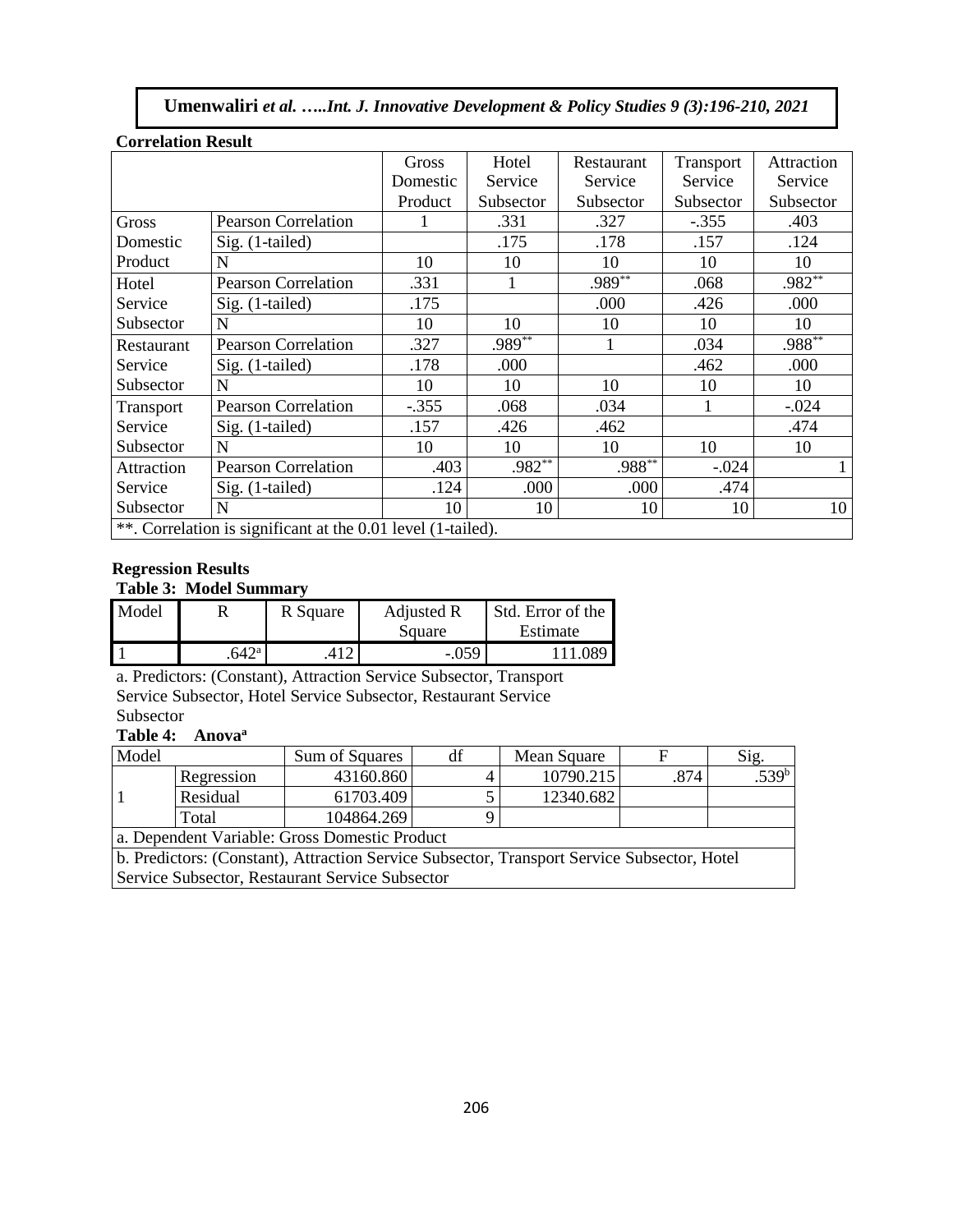| Model                                         |                           | Unstandardized<br>Coefficients |            | Standardized<br>Coefficients |         | Sig. |
|-----------------------------------------------|---------------------------|--------------------------------|------------|------------------------------|---------|------|
|                                               |                           | B                              | Std. Error | <b>B</b> eta                 |         |      |
|                                               | (Constant)                | 400.045                        | 84.227     |                              | 4.750   | .005 |
|                                               | <b>Hotel Service</b>      | .454                           | 12.497     | .093                         | .036    | .972 |
|                                               | Subsector                 |                                |            |                              |         |      |
|                                               | <b>Restaurant Service</b> | $-13.272$                      | 15.270     | $-2.579$                     | $-.869$ | .424 |
| 1                                             | Subsector                 |                                |            |                              |         |      |
|                                               | <b>Transport Service</b>  | $-6.995$                       | 13.459     | $-.205$                      | $-.520$ | .625 |
|                                               | Subsector                 |                                |            |                              |         |      |
|                                               | <b>Attraction Service</b> | 17.356                         | 15.362     | 2.855                        | 1.130   | .310 |
|                                               | Subsector                 |                                |            |                              |         |      |
| a. Dependent Variable: Gross Domestic Product |                           |                                |            |                              |         |      |

#### **Table 5. Coefficients**

#### **DISCUSSION**

**Hypothesis one:** The Pearson Product Moment Correlation analysis was employed to assess the contribution of Hotel service subsector of tourism on economic development of Nigeria, using data generated from CBN annual reports. The analysis presented in table 4.2 indicated that there was a moderate correlation between Hotel Service Subsector and the Gross Domestic product (GDP) with a positive correlation coefficient(r) of 0.331 significant at 0.01 level of significant. Coefficient of determination denoted as R-square  $(0.331)^2=0.109561 \times 100 = 10.95$  % contribution to National Development operationalized here as GDP. Therefore, we reject  $H_{01}$  that Hotel service subsector of tourism does not have any significant positive contribution to economic development of Nigeria, and conclude that Hotel Service subsector has significant positive contribution to economic development of Nigeria. This is in line with the work of Falza, Longbao, Muhammad, Muhammad, & Hafiz, (2019).

**Hypothesis two:** The Pearson Product Moment Correlation analysis was employed to assess the influence of Restaurant service subsector of tourism on economic development of Nigeria, using data generated from CBN annual reports. The analysis presented in table 4.2 indicated that there was a moderate correlation between Restaurant Service Subsector and the Gross Domestic product (GDP) with a positive correlation coefficient(r) of 0.327 significant at 0.01 level of significant. Coefficient of determination denoted as R-square  $(0.327)^2$  = 0.106929 x 100 = 10.69% contribution to National Development operationalized here as GDP. Therefore, we reject  $H_{02}$  that restaurant service subsector of tourism does not have any significant positive influence on economic development of Nigeria, and conclude that Restaurant Service subsector has significant positive influence on economic development of Nigeria. This is in line with the worksof Sharma &Thepar (2016) and Ukabuilu&Igbojekwe (2017).

**Hypothesis three:** The Pearson Product Moment Correlation analysis was employed to assess the influence of Transport service subsector of tourism on economic development of Nigeria, using data generated from CBN annual reports. The analysis presented in table 4.2 indicated that there was a significant negative correlation between Transport Service Subsector and the Gross Domestic product (GDP) with a negative correlation coefficient(r) of -0.355 significant at 0.01 level of significant. Coefficient of determination denoted as R-square  $(0.355)^2 = -0.126025 \times 100 = -12.60\%$  contribution to National Development operationalized here as GDP. Therefore, we accept  $H_{03}$  that transport service subsector of tourism does not have any significant positive influence on economic development of Nigeria, and conclude that transport Service subsector does not have significant positive influence on economic development of Nigeria.

**Hypothesis four:** The Pearson Product Moment Correlation analysis was employed to assess the influence of Attraction service subsector of tourism on economic development of Nigeria, using data generated from CBN annual reports. The analysis presented in table 4.2 indicated that there was a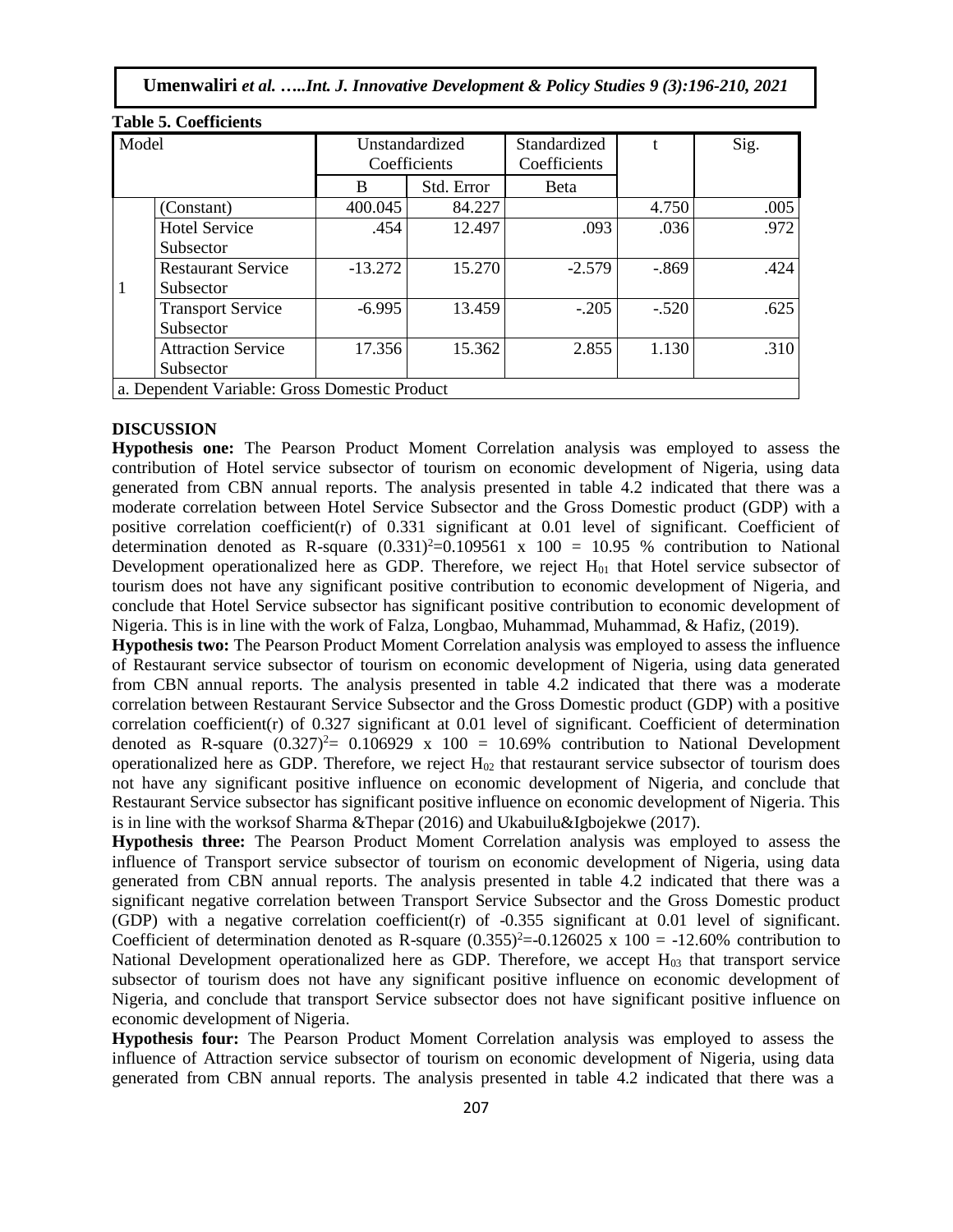correlation between Attraction Service Subsector and the Gross Domestic product (GDP) with a positive correlation coefficient(r) of 0.404 significant at 0.01 level of significant. Coefficient of determination denoted as R-square  $(0.403)^2$  = 0.162409 x 100 = 16.24% contribution to National Development operationalized here as GDP. Therefore, we reject  $H<sub>04</sub>$  that attraction service subsector of tourism does not have any significant positive influence on economic development of Nigeria, and conclude that attraction Service subsector has significant positive influence on economic development of Nigeria. This is in line with the works of Etuk, Eze and Esu, (2017), Sharma & Thepar (2016) and Ukabuilu & Igbojekwe (2017).

**Regression result:** regression analysis was carried out to know the general contribution of the tourism sector to national development represented as GDP. Table 4.3 above marked "model summary" showed that r=0.642 while coefficient of determination  $r2 = 0.412 \times 100$  which is about 41.2% to GDP.

## **Summary of Findings**

For objective number one which is to find out the effect of hotel service subsector of tourism on economic development of Nigeria, it was found that hotel services subsector of tourism has a significant effect on economic development of Nigeria.

For objective number two which is to ascertain the influence of restaurant service subsector of tourism on economic development of Nigeria, it was found that restaurant service subsector of tourism has a significant positive influence on economic development of Nigeria.

For objective number three which is to determine the influence of transport subsector of tourism on the economic development of Nigeria, it was found that transport subsector of tourism does not have any significant positive influence on economic development of Nigeria

For objective number four which is to examine the effect of attraction centres subsector of tourism such as national parks, hill resources, caves, and sea-beaches on economic development of Nigeria, it was found that attraction centres subsector of tourism such as national parks, hill resources, caves, and seabeaches has significant positive effect on economic development of Nigeria.

#### **CONCLUSION**

Nigeria tourism sector is alive even though it faces challenges like every other sector. Competition gets stronger and tougher every day, yet opportunities abound. The country with a population size of 190 million, she has a lot of potential for domestic tourism andthe prospect of international tourism in Nigeria is also high. However, the country's potential is dependent on the collective effort of all stakeholders in the industry, inclusive the effort of state governments, as well as the Federal Government.

The study observed that hotel, restaurant services has not contributed enough to overall GDP. This is poor when compared to what is obtainable in Western and Asian countries. Hotel/restaurant services should be the most patronized trade in countries that open its gates to visitors.

It is also unfortunate that the contribution of transportation subsector is insignificant comparable to the contribution of other sectors. It seems that Nigeria transportation subsector is very unorganized as such no proper recording of transaction by the plays. The country needs to improve in data recording and storage so that her economic indicators will be relied upon for policy making. The relevance of tourism statistics as a tool for developing effective strategies for sustainable tourism and its contribution to national economies cannot be over emphasized. (UNWTO, 2018)

Even though Nigeria has put in place a documented effort aimed at promoting tourism in Nigeria, the industry-players are yet to put in place the required strategies in place to stimulate the market. Tourism sector is besieged with notable challenges; this include infrastructure, monetary policies and security. Especially at this time monetary policies and security are major drawback to the sectors growth potential.

These must be addressed by the Federal Government. When all this is done, tourism is sure to generate a massive employment for the teeming unemployed youth of Nigeria and enhance the economic outlook of the country.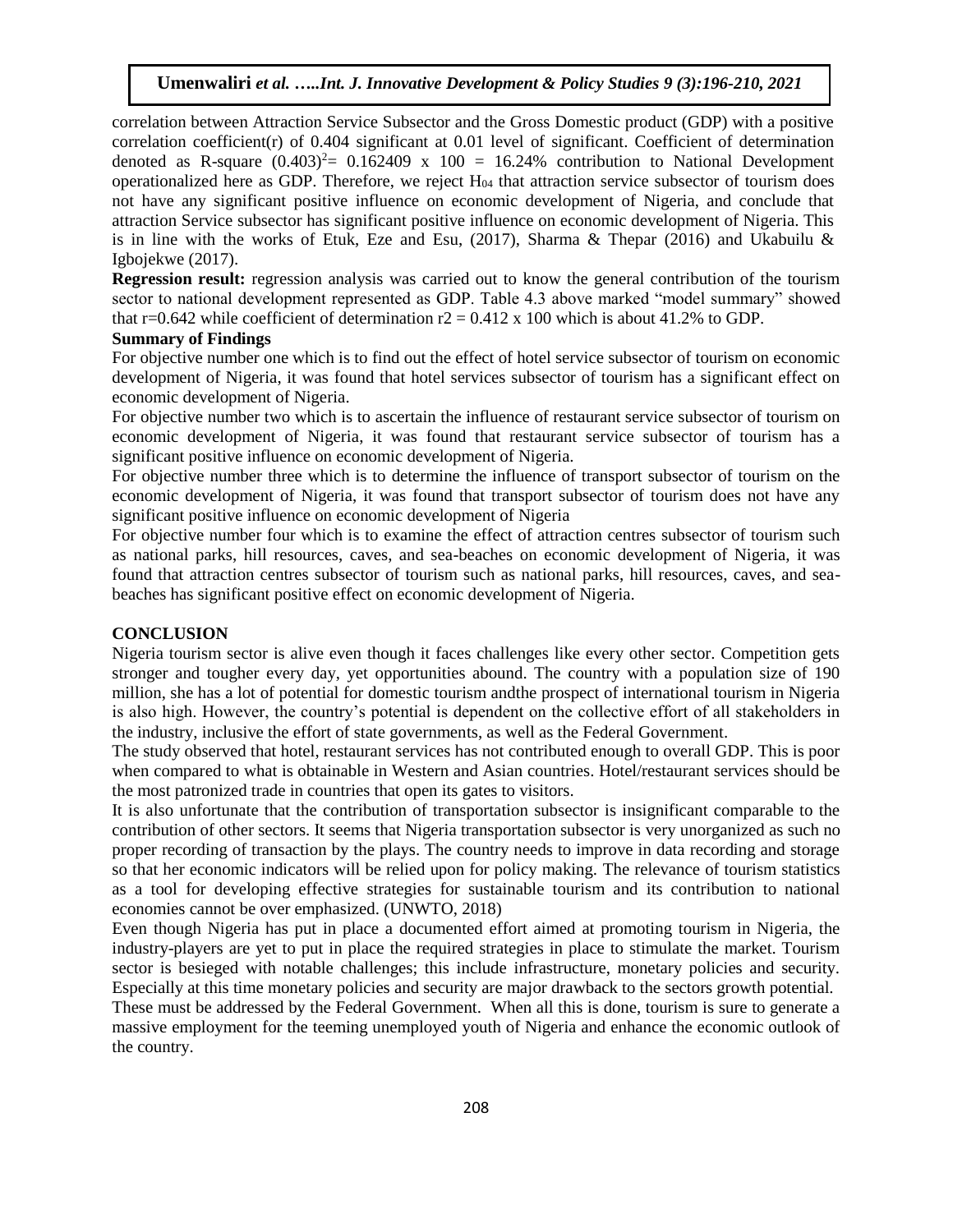#### **RECOMMENDATIONS**

- i. Economic efforts geared towards enhancing the contribution of Hotel Services Subsector of the tourism sector should be intensified.
- i. Restaurant subsector of the tourism sector should be promoted by Nigerian government at all levels to enable the subsector contribute more to the economic development of Nigeria.
- iii. Transport Service Subsector has contributed negatively to GDP of Nigeria during the years under review, therefore, Nigerian government should assist the players in that sector through provisions of loan facilities to facilitate operations.
- iv. Attraction service subsector is one way of showcasing the Nigerian reach natural endowment to the world at large. This should be a policy direction for this subsector that will be geared towards revamping of the subsector.

# **REFERENCES**

- Adeniyi, J. O., Olugbamila, O.B & Olajide, T.P. (2018). Assessment of Tourism Potentials and Their Contributions to The Socio-Economic Development of Idanre People, Ondo State, Nigeria. *World Journal of Research and Review*. 6, (4), 52-58
- Ajibola (2018) Performance Assessment of Tourism Sector as an instrument of Economic Growth in Nigeria. International Journal of Academic Research in Business and Social Sciences, Vol. 12, No. 3
- Albert, T. A. (2016).The Impact of the Hotel Industry on the Competitiveness of Tourism Destinations in Hungary. Journal of Competitiveness. Vol. 8, Issue 4, pp. 85 – 104.
- Aliyu, B. B., Abdul Kadir, H. D., & Aliyu, O. A. (2013). The relationship between Tourist Expectation, Perceived quality and Satisfaction with Tourism Product. Retrieved from http://www.medwelljournals.com/ abstract/?doi=ibm.2013.158.164
- Asif, K., Sughra, B., Ardito, L., Jiaying, L., & Zaheer, U. B. (2020). Tourism and Development in Developing Economies: A Policy Implication Perspective. Journal of Sustainability. MDPI, Basel, Switzerland. This article is an open access article distributed under the terms and conditions of the Creative Commons Attribution (CCBY) license (http://creativecommons.org/licenses/by/4.0/).
- Bello, Y.O., Bello, M.B. & Raja, N.R.Y. (2014). Travel and Tourism Business Confidence Index in Nigeria: Issues and challenges. African Journal of Hospitality, Tourism and Leisure 3(2), 1-15.
- Bello, Y.O., Bello, M.B. & Raja, N.R.Y. (2017). Travel and Tourism Business Confidence Index in Nigeria: Issues and challenges. African Journal of Hospitality, Tourism and Leisure 3(2), 1-15.
- Brooker, E. & Burgess, J. (2018). Marketing destination in Niagara effectively through the tourism lifestyle, *International Journal of Contemporary Hospitality Management*.20, 3, 278-292,
- Chang, J. & Chang, B. (2016). The Development of a Tourism Attraction Model by Using Fussy Theory. Journal of Mathematical Problems in Engineering.2(1),15-24
- Eneji, M. A., Odey, F. A., Bullus, M. L. (2016). Diversification of Nigeria's Economy; Impact of Tourism on Sustainable Development in Nigeria. *International Journal of Research in Humanities and Social Studies.* 3, (5), 36-44
- Etuk, E. J., Eze, F.J &Esu, B.B (2017). Marketing of tourism services in Nigeria: a study with special reference to Cross River state. Marketing
- Falza, M., Longbao, W., Muhammad, A., Muhammad, Z & Hafiz, R. (2019). The Contribution of Sustainable Tourism to Economic Growth and Employment in Pakistan. *International Journal of Environmental Research and Public* Health.
- Mejabi, E. I.&Abutu, G. N. (2016). Nigerian tourism: a catalyst for sustainable nationalDevelopment. *International Journal of Public Administration and Management Research*. 3, (1), 37-47.
- Mmaduabuchukwu (2013). Service Trade and Non-Oil Export in Nigeria. *Journal of Business Administration and Education,* (II), 85-102